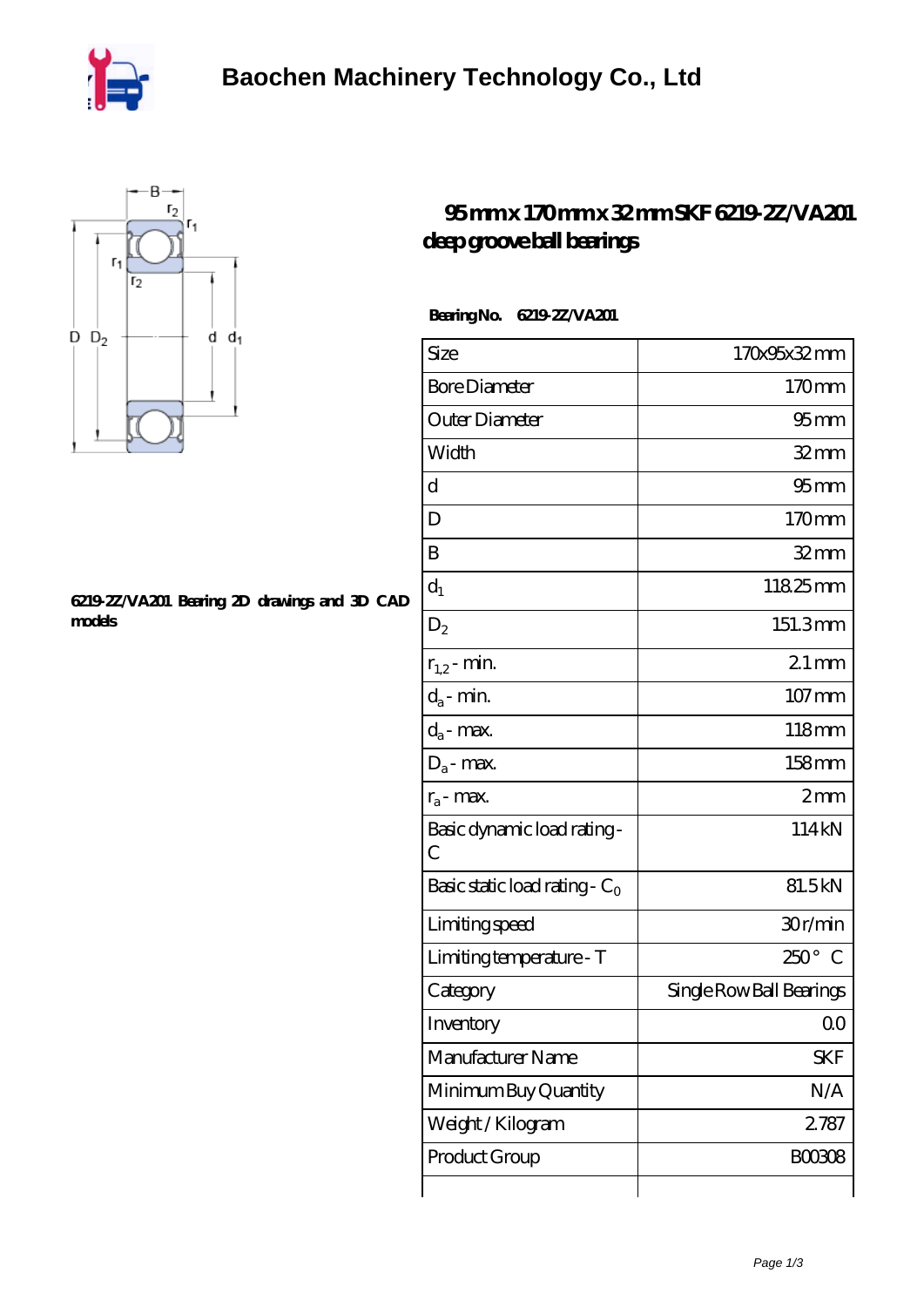

## **[Baochen Machinery Technology Co., Ltd](https://m.poutnik.net)**

| Enclosure                                 | 2 Metal Shields                                                                                                                                                                                                              |
|-------------------------------------------|------------------------------------------------------------------------------------------------------------------------------------------------------------------------------------------------------------------------------|
| Precision Class                           | ABEC 1   ISO PO                                                                                                                                                                                                              |
| Maximum Capacity / Filling<br><b>Slot</b> | No                                                                                                                                                                                                                           |
| Rolling Element                           | <b>Ball Bearing</b>                                                                                                                                                                                                          |
| Snap Ring                                 | No                                                                                                                                                                                                                           |
| <b>Internal Special Features</b>          | Polyalkylene<br>Glycol/Graphite Mixture<br>Filled                                                                                                                                                                            |
| Cage Material                             | Steel                                                                                                                                                                                                                        |
| Internal Clearance                        | CO-Medium                                                                                                                                                                                                                    |
| Inch - Metric                             | Metric                                                                                                                                                                                                                       |
| Long Description                          | 95MM Bore; 170MM<br>Outside Diameter; 32MM<br>Outer Race Width: 2Metal<br>Shields, Ball Bearing, ABEC<br>1   ISO PO, No Filling Slot;<br>No Snap Ring, Polyalkylene<br>Glycol/Graphite Mixture<br>Filled Internal Special Fe |
| <b>Other Features</b>                     | Deep Groove   Extreme<br>Temperature Variant                                                                                                                                                                                 |
| Category                                  | Single Row Ball Bearing                                                                                                                                                                                                      |
| <b>UNSPSC</b>                             | 31171504                                                                                                                                                                                                                     |
| Harmonized Tariff Code                    | 8482.105068                                                                                                                                                                                                                  |
| Noun                                      | Bearing                                                                                                                                                                                                                      |
| Keyword String                            | Ball                                                                                                                                                                                                                         |
| Manufacturer URL                          | http://www.skf.com                                                                                                                                                                                                           |
| Manufacturer Item Number                  | 6219 2Z NA201                                                                                                                                                                                                                |
| Weight/LBS                                | 275                                                                                                                                                                                                                          |
| Inner Race Width                          | OInch   OMillimeter                                                                                                                                                                                                          |
| Bore                                      | 374 Inch   95 Millimeter                                                                                                                                                                                                     |
| Outside Diameter                          | 6693Inch   170Millimeter                                                                                                                                                                                                     |
| Outer Race Width                          | 1.26Inch   32 Millimeter                                                                                                                                                                                                     |
| bore diameter:                            | $95 \text{mm}$                                                                                                                                                                                                               |
| precision rating                          | Not Rated                                                                                                                                                                                                                    |